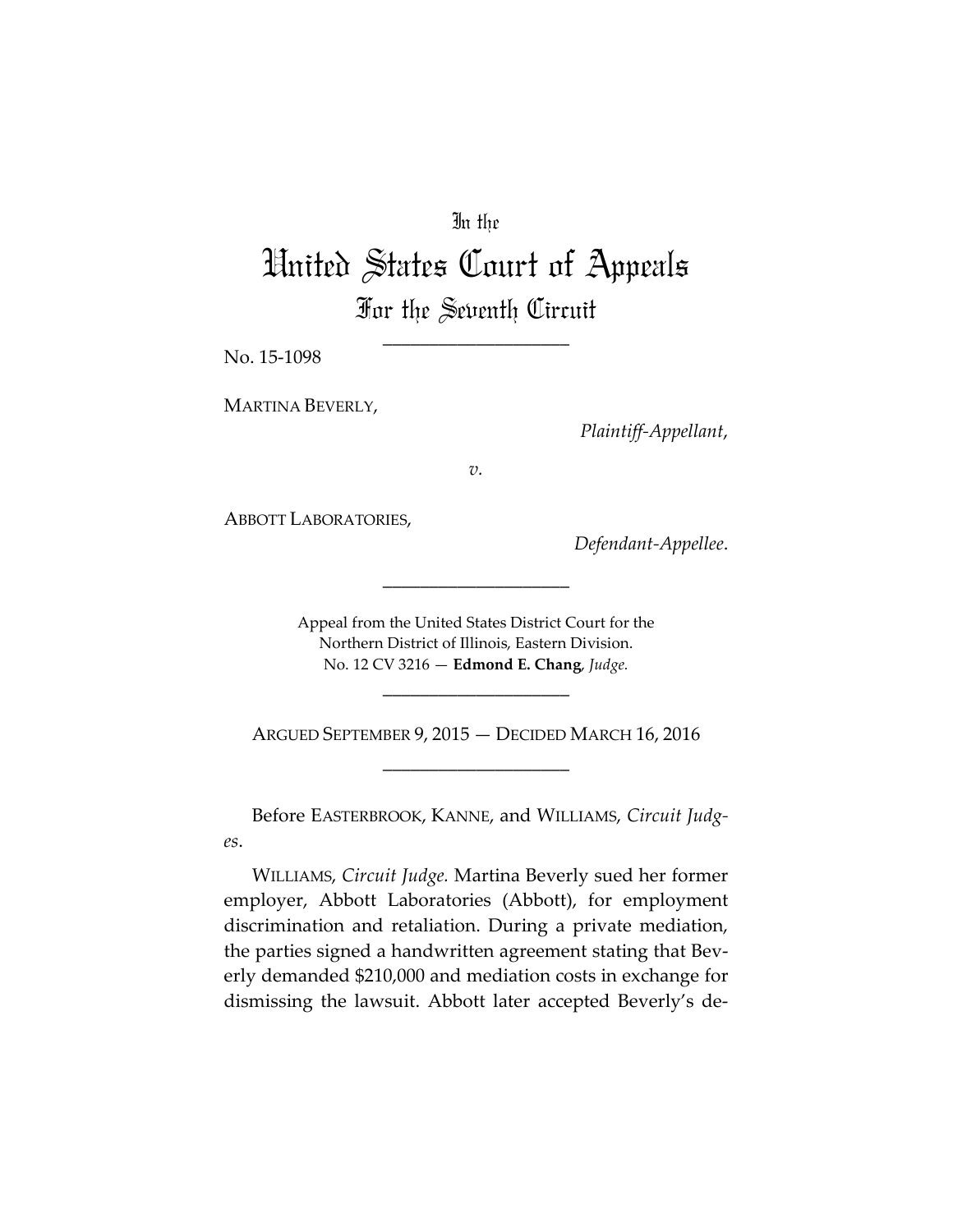mand and circulated a more formal settlement proposal. After Beverly refused to execute this draft proposal, Abbott moved to enforce the original handwritten agreement.

The district court found that the parties entered into a binding settlement agreement and granted Abbott's motion to enforce. Beverly appeals this decision, arguing that Abbott intended to be bound only by the terms of the typewritten proposal and that the handwritten agreement omits certain material terms.

However, we find that the handwritten agreement was valid and enforceable, since the agreement's material terms were clearly conveyed and consented to by both parties, and the existence and content of the draft proposal do not affect enforceability. Therefore, we affirm the district court's grant of Abbott's motion to enforce.

#### **I. BACKGROUND**

Beverly is a former Abbott employee whose employment was terminated on October 20, 2010. A year and a half later, she filed suit against Abbott. She alleged that during her employment with the company, Abbott had discriminated and retaliated against her on the basis of her German nationality in violation of Title VII of the Civil Rights Act, as well as on the basis of her disabilities in violation of the Americans with Disabilities Act. The district court denied Abbott's motion for summary judgment as to Beverly's national origin claims and certain of her disability claims, and the parties engaged in a private mediation.[1](#page-1-0)

 $\overline{a}$ 

<span id="page-1-0"></span> $<sup>1</sup>$  Beverly's husband, Henry, is also a named plaintiff in the lawsuit</sup> against Abbott. The district court granted Abbott's motion for summary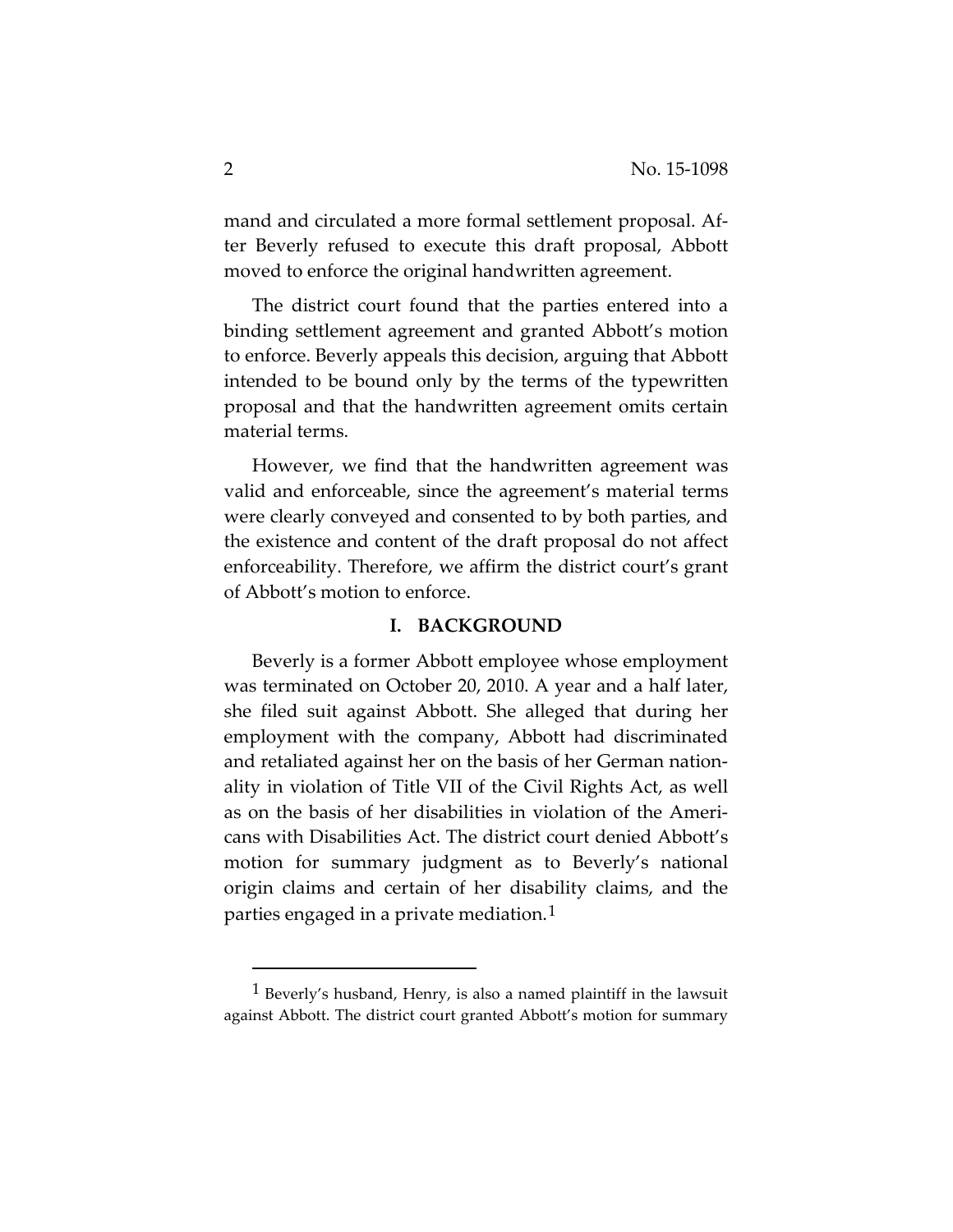$\overline{a}$ 

A day before the mediation took place, Abbott's counsel sent Beverly's counsel a "template settlement agreement" in order to avoid "any surprises in the event that [the parties] are able to resolve the matter." This template included six typewritten pages and provided, among other things, that Beverly had twenty-one days to review the document and seven days to revoke her acceptance; that Beverly would release and waive any and all claims against Abbott and its affiliates; that Abbott would send two separate checks to Beverly and a third check to Beverly's attorneys for unspecified amounts; and that Abbott would pay all mediation costs.

The mediation session lasted approximately fourteen hours and both parties were represented by counsel the entire time. Near the end of the session, both parties and their counsel signed a handwritten agreement that stated:

> I Jon Klinghoffer will commit that my client will communicate to its internal business client the fact that Abbott/AbbVie has offered \$200,000 + Abbott/AbbVie pays cost of mediation to resolve this matter and that Martina Beverly has demanded \$210,000 + Abbott/AbbVie pays cost of mediation to resolve this matter. Both parties committ [sic] that their offer and demand will remain open until Tuesday, July 22, 2014, 3:00 PM central.

On the following day, Abbott's counsel emailed Beverly's counsel and stated, "My client has accepted Martina Beverly's demand to resolve her claims in the above referenced matter for \$210,000 plus the costs of yesterday's mediation. I

judgment as to all of Henry's claims; however, this appeal does not concern that decision or any of Henry's claims. Unless otherwise specified, all references to "Beverly" in this opinion concern Martina.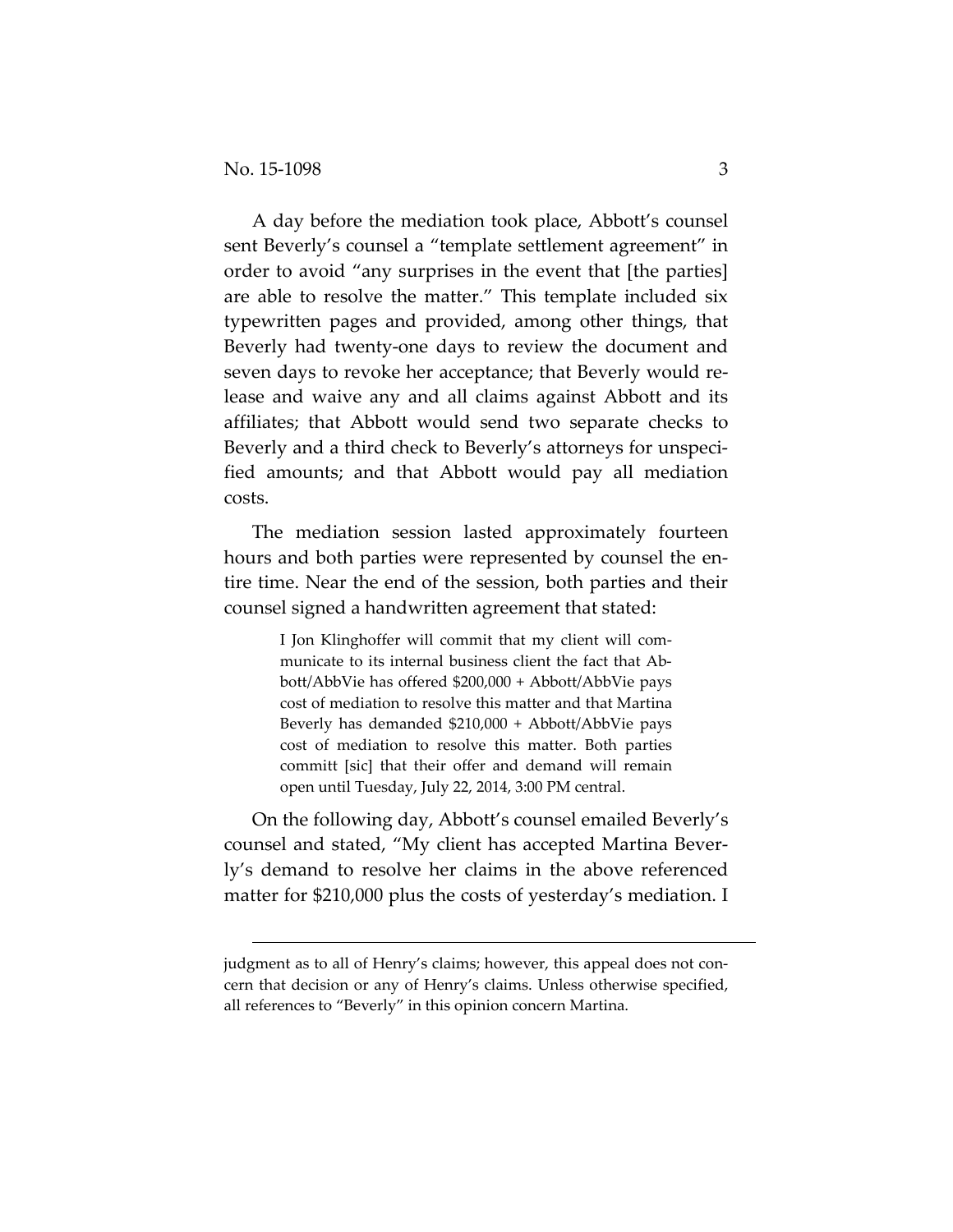have attached a draft settlement agreement for your review." This draft was largely identical to the template settlement agreement sent two days earlier, with three exceptions: (1) the replacement of "Abbott" with "Abb $\text{Vie}$ "<sup>[2](#page-3-0)</sup>; (2) the inclusion of the precise dollar amounts to be paid to Beverly (\$23,000 for damages, \$23,000 for backpay) and to her attorneys (\$164,000); and (3) the exclusion of a provision preventing Beverly from disparaging Abbott or AbbVie.

Approximately five minutes after receiving the email from Abbott's counsel, Beverly's counsel responded via email and stated, "Oh happy days! Best \$10,000 Abbott has ever spent. You are a gem." Several minutes later, Beverly's counsel forwarded the Abbott counsel's email and draft proposal to Beverly for review. Beverly ultimately declined to sign the proposal.

Abbott filed a motion to enforce the handwritten agreement. In the motion, Abbott argued that the agreement was enforceable because an offer, acceptance, and meeting of the minds had occurred, and that the parties' subsequent inability to execute the typewritten proposal was irrelevant. In response, Beverly argued that the handwritten agreement was merely a preliminary document that captured the parties' intention to execute a binding settlement agreement in the future. She also contended that the omission of multiple ma-

 $\overline{a}$ 

<span id="page-3-0"></span><sup>&</sup>lt;sup>2</sup> In January 2013, Abbott split into two separate publicly traded companies. One company (the "new" Abbott) primarily focuses on the production of medical devices, diagnostic products, and infant formula, while the other company (AbbVie) primarily focuses on the research and development of certain pharmaceutical products. The parties do not call attention to this corporate distinction, and it does not appear to be relevant for purposes of this dispute.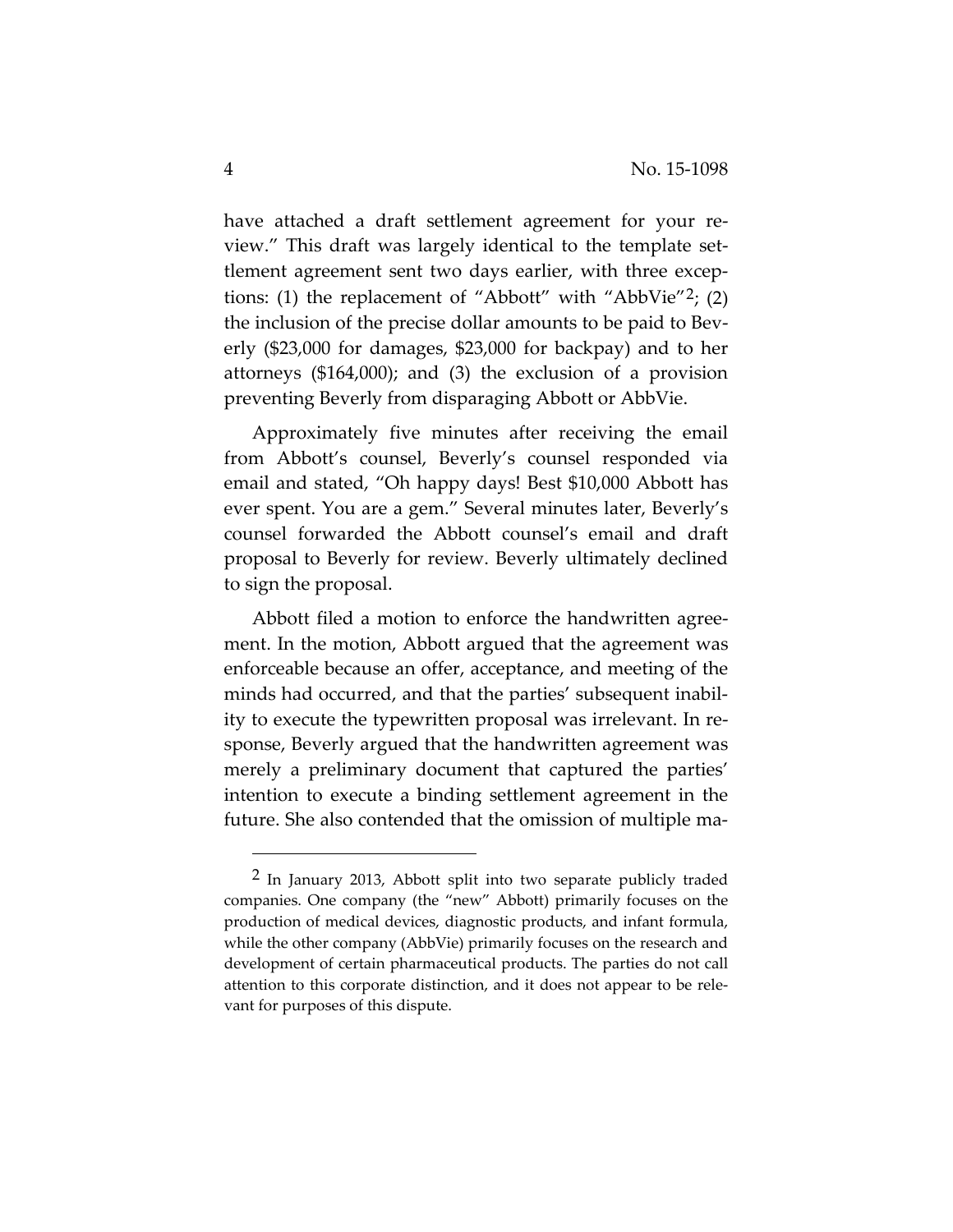terial terms from the handwritten agreement illustrated its non-binding nature.

The district court granted Abbott's motion, finding that the parties had entered into a binding settlement agreement that included all material terms—specifically, the dismissal of the case in exchange for \$210,000 and mediation costs. Beverly appeals this decision.

#### **II. ANALYSIS**

On appeal, Beverly argues that the district court erred by granting Abbott's motion to enforce the handwritten settlement agreement. We disagree. We review the district court's decision to enforce the settlement agreement for abuse of discretion. *Hakim v. Payco-Gen. Am. Credits, Inc.*, 272 F.3d 932, 953 (7th Cir. 2001). However, the question of whether a settlement agreement exists is a question of law that we review de novo. *Newkirk v. Village of Steger*, 536 F.3d 771, 774 (7th Cir. 2008).

#### **A. Handwritten Agreement Enforceable**

State contract law governs issues concerning the formation, construction, and enforcement of settlement agreements. *Sims-Madison v. Inland Paperboard & Packaging, Inc.*, 379 F.3d 445, 448 (7th Cir. 2004) (citing *Pohl v. United Airlines, Inc.*, 213 F.3d 336, 338 (7th Cir. 2000)). Both parties rely on Illinois law to support their arguments, so we too will look to that body of substantive law. Under Illinois law, the existence of a valid and enforceable contract is a question of law when the basic facts are not in dispute. *Echo, Inc. v. Whitson Co.*, 121 F.3d 1099, 1102 (7th Cir. 1997). A settlement agreement is enforceable if there was a meeting of the minds or mutual assent to all material terms. *Abbott Labs. v. Alpha*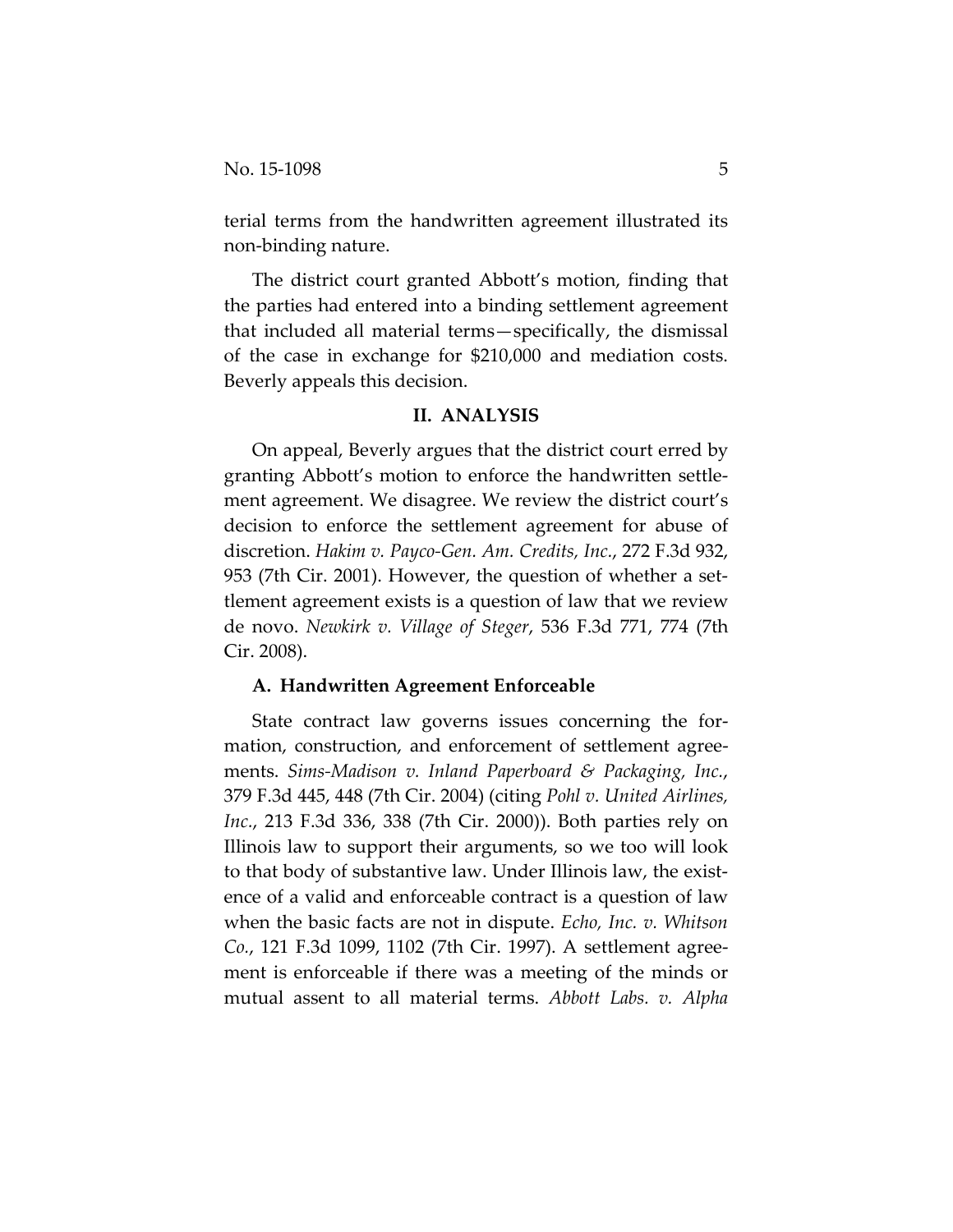*Therapeutic Corp.*, 164 F.3d 385, 387 (7th Cir. 1999) (citing *SBL Assoc. v. Village of Elk Grove*, 617 N.E.2d 178, 182 (Ill. 1993)). Material terms are sufficiently definite and certain when they enable a court to ascertain what the parties agreed to do. *K4 Enters., Inc. v. Grater, Inc.*, 914 N.E.2d 617, 624 (Ill. App. Ct. 2009) (citing *Midland Hotel Corp. v. Reuben H. Donnelly Corp.*, 515 N.E.2d 61, 65 (Ill. 1987)).

Illinois follows the objective theory of intent whereby the written records of the parties' actions—rather than their subjective mental processes—drive the inquiry. *Newkirk*, 536 F.3d at 774; *see also Int'l Minerals & Chem. Corp. v. Liberty Mut. Ins. Co.*, 522 N.E.2d 758, 764 (Ill. App. Ct. 1988) ("The paramount objective is to give effect to the intent of the parties as expressed by the terms of the agreement.").

When a settlement agreement concerns federal claims in the employment discrimination context, we typically inquire whether the agreement was knowingly and voluntarily executed based on the totality of the circumstances. *Dillard v. Starcon Int'l, Inc.*, 483 F.3d 502, 507 (7th Cir. 2007). This inquiry is unnecessary here, however, since Beverly did not contend during the district court proceedings, and does not contend on appeal, that she executed the handwritten agreement involuntarily or unknowingly. *See Milligan v. Bd. of Trs. of S. Ill. Univ.*, 686 F.3d 378, 386 (7th Cir. 2012) ("Milligan did not make that argument, either here or in the district court. His failure to do so forfeits the argument.").

We find that the district court correctly concluded that the handwritten agreement was enforceable because the agreement sufficiently defines the parties' intentions and obligations. The material terms in the agreement clearly provide that Beverly offered to "resolve this matter"—i.e., vol-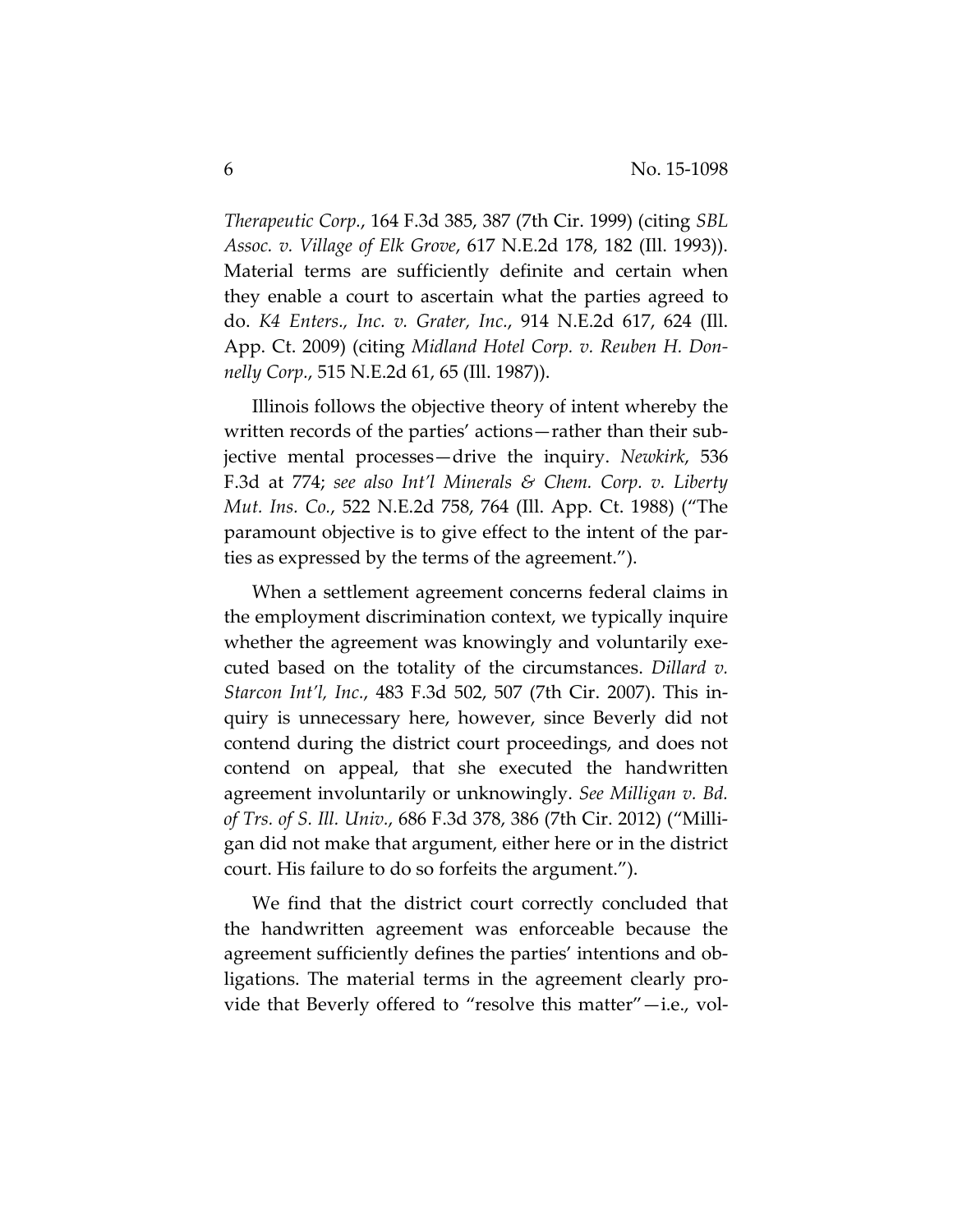untarily dismiss her alienage and disability claims—if Abbott paid \$210,000 and mediation costs. *See Elustra v. Mineo*, 595 F.3d 699, 709 (7th Cir. 2010) ("We find that the material terms were definite and certain: defendants would pay \$6,000 to the Elustras in exchange for their dismissal of the lawsuit."). It also states that Abbott had five days within which to accept Beverly's offer, which it did the following day. Both parties and their respective attorneys signed the agreement, further demonstrating their intent to be bound by the terms of the document. And the elated response of Beverly's counsel to Abbott's acceptance further underscores the parties' understanding that the handwritten agreement would settle Beverly's claims.

Beverly contends that the district court erred in relying on cases such as *Elustra v. Mineo* that involve oral agreements because the agreement at issue here was handwritten, not oral. But Beverly fails to cite a single case to support this contention, much less explain why the oral-versus-written distinction is relevant here. This failure amounts to forfeiture. *See United States v. Berkowitz*, 927 F.2d 1376, 1384 (7th Cir. 1991) (holding that "perfunctory and undeveloped arguments, and arguments that are unsupported by pertinent authority," are forfeited on appeal). Forfeiture aside, our cases counsel that the relevant inquiry is whether the agreement at issue is sufficiently clear regarding its material terms, not whether the agreement was captured in writing. *Compare Abbott Labs.*, 164 F.3d at 388 (involving preliminary written agreement), *and Wigod v. Wells Fargo Bank, N.A.*, 673 F.3d 547, 564 (7th Cir. 2012) (same), *with Elustra*, 595 F.3d at 708–09 (involving preliminary oral agreement), *and Dillard*, 483 F.3d at 507–08 (same).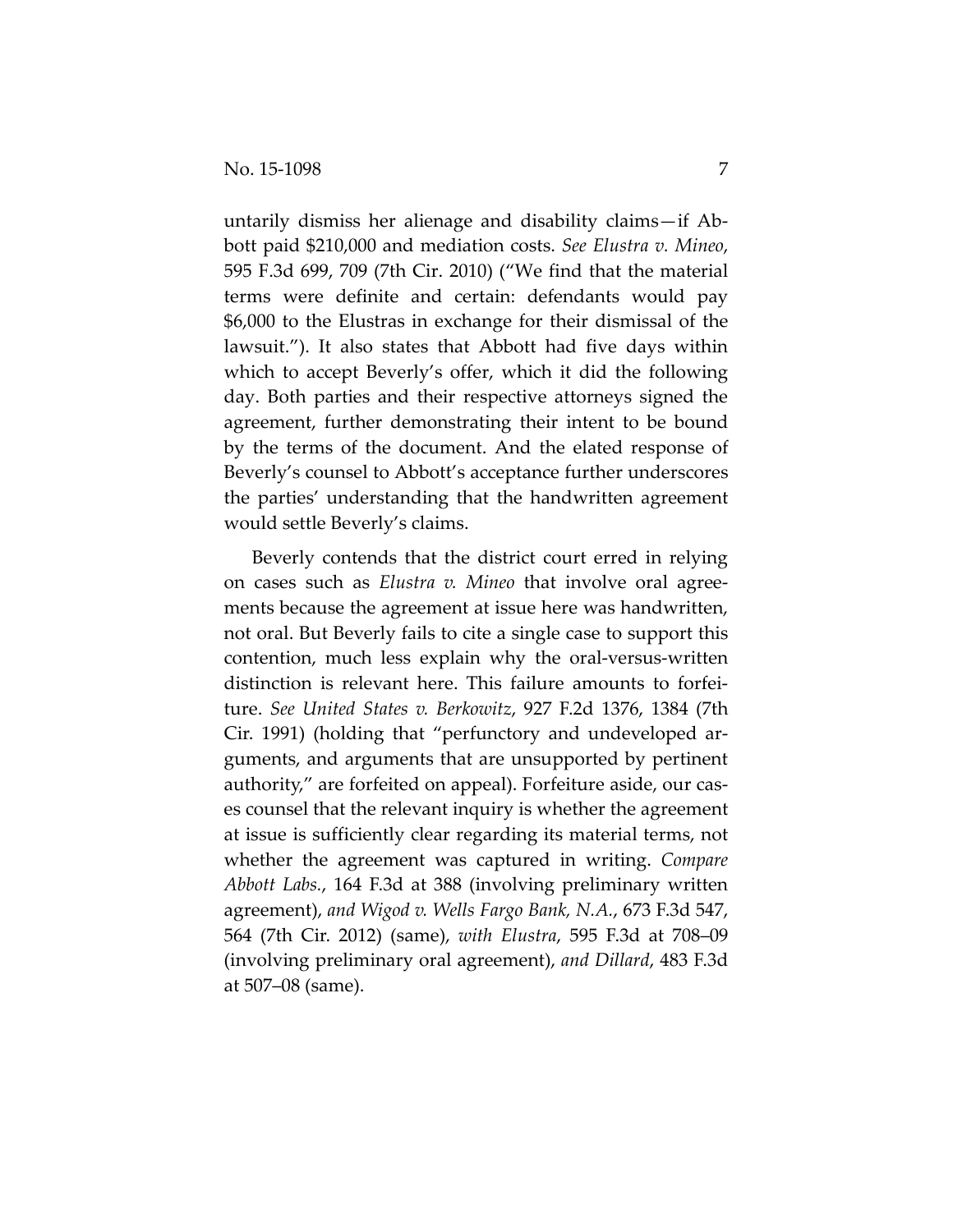# **B. Typewritten Proposal Does Not Affect Enforceability**

Beverly argues that the twenty-one-day consideration period and the seven-day revocation period in the typewritten proposal demonstrate that Abbott intended to be bound only if the typewritten proposal was executed. But this argument ignores the fact that the "anticipation of a more formal future writing does not nullify an otherwise binding agreement." *Abbott Labs.*, 164 F.3d at 388 (citing *Dawson v. Gen. Motors Corp.*, 977 F.2d 369, 374 (7th Cir. 1992)). Indeed, we have observed that "Illinois courts have not been shy about enforcing promises made in the context of ongoing negotiations and often involving preliminary or 'incomplete' agreements." *Dawson*, 977 F.2d at 374 (collecting cases). We agree with the district court that the parties' failure to execute the typewritten proposal simply left the handwritten agreement's enforceability undisturbed.

Beverly's reliance on *Ocean Atlantic Development Corp. v. Aurora Christian Schools*, 322 F.3d 983 (7th Cir. 2003), is misplaced. *Ocean Atlantic* involved two offer letters that, instead of triggering certain key obligations and events themselves, merely *anticipated* the triggering of these obligations and events by the future execution of an anticipated contract. *Id.* at 997–99 (observing that both offer letters stated they "will serve to set forth some of the parameters for an offer," and that inspection, default, and refundability of the earnest money deposit all depended on the future execution of a contract and not of the offer letters). Here, however, neither the text of the handwritten agreement nor the parties' prior dealings demonstrate that the parties believed their mutual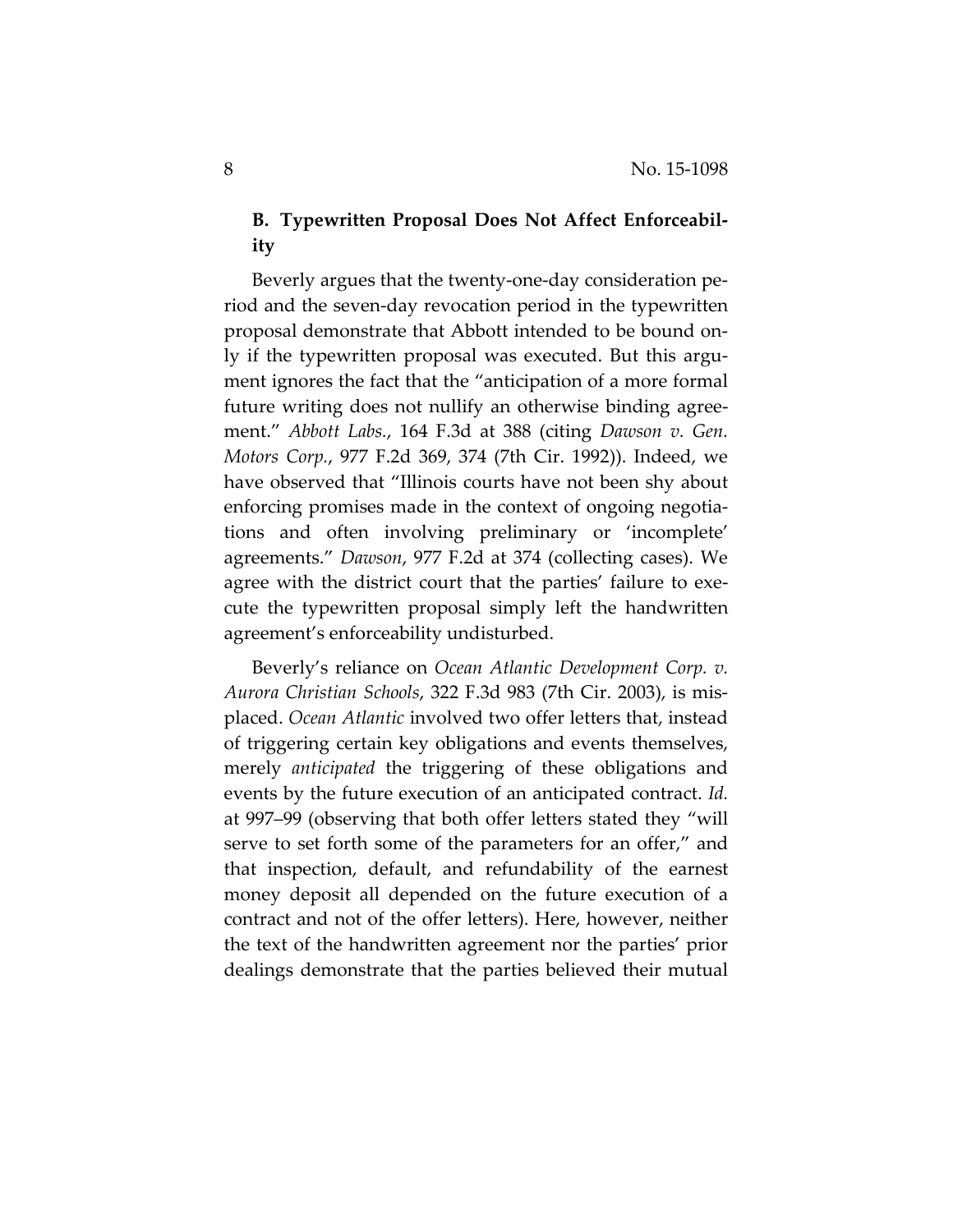obligations were dependent upon the future execution of a final contract with additional terms.

Beverly also argues that the handwritten agreement is not enforceable because it omits certain purportedly material terms that appear in the subsequent draft proposal. We disagree.

A settlement agreement may be enforceable despite the omission of certain terms so long as those terms are not material. *See Wigod*, 673 F.3d 547, 564 (7th Cir. 2012) (observing that "[a] contract may be enforced even though some contract terms may be missing or left to be agreed upon" (citing *Acad. Chi. Publishers v. Cheever*, 578 N.E.2d 981, 983–84 (Ill. 1991))); *Pritchett v. Asbestos Claims Mgmt. Corp.*, 773 N.E.2d 1277, 1282 (Ill. App. Ct. 2002) ("Every feasible contingency that might arise in the future need not be provided for in a contract for the agreement to be enforceable…. Ambiguity will prevent the enforcement of a contract only where the ambiguity affects the material terms of the contract.").

Beverly appears to concede—as she must—that the payment of \$210,000 and mediation fees and the dismissal of the case are material terms. But she argues that additional terms were required to communicate the parties' fundamental obligations—specifically, provisions relating to indemnification, future cooperation between the parties, Beverly's future employment options with Abbott, the precise allocation of settlement funds, and express language concerning release and waiver. However, these various provisions, taken together, constitute nearly the *entire* six-page typewritten proposal; certainly they are not all equally essential. *See Rose v. Mavrakis*, 799 N.E.2d 469, 473–74 (Ill. App. Ct. 2003) (stating that "[t]he lack of nonessential details … will not render a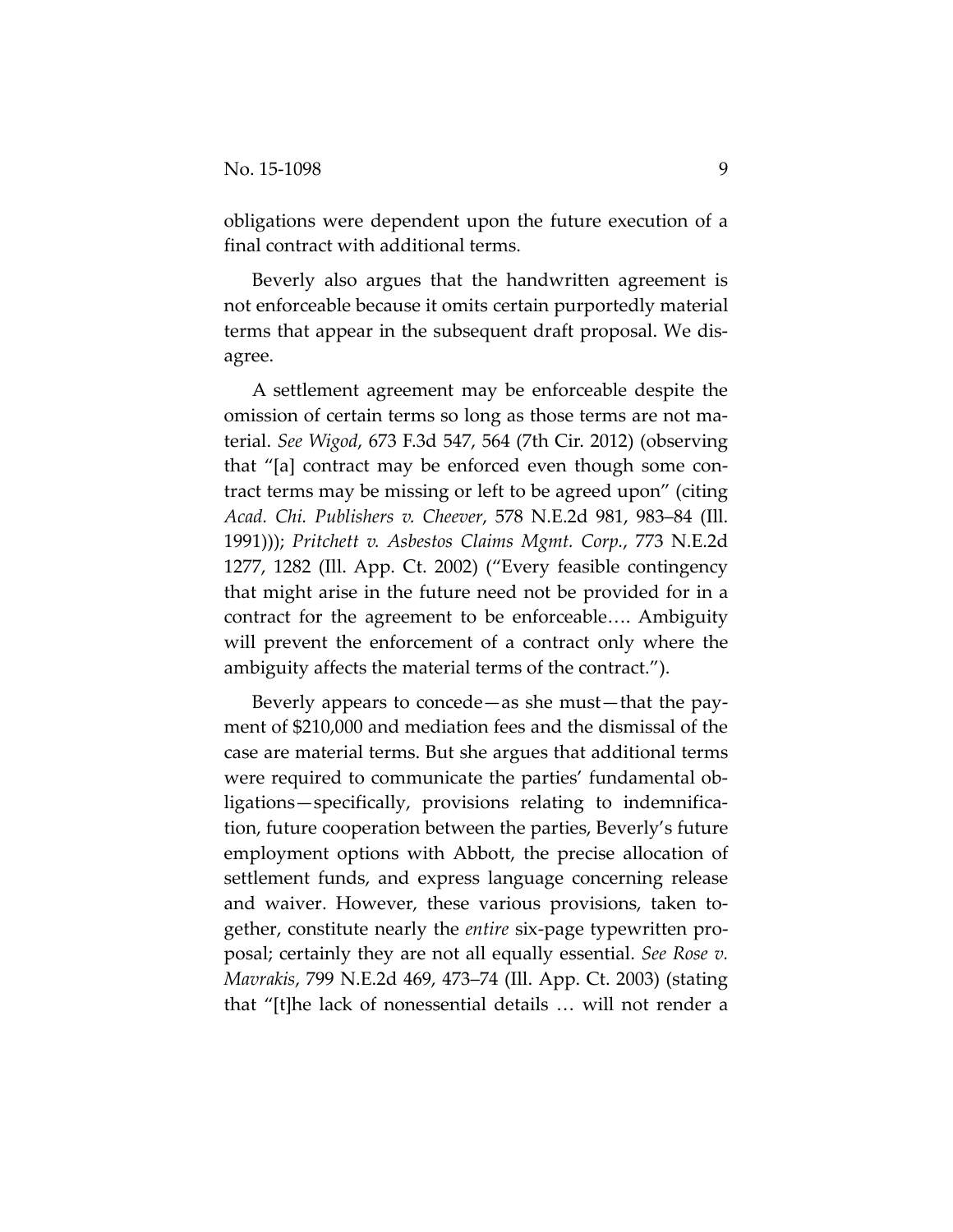contract unenforceable"); *Dillard*, 483 F.3d at 508 ("The materiality of additional written terms introduced after an oral agreement is reached is not established simply by one party's intransigence or 'refusal to budge' on the new terms."). Beverly implicitly acknowledges this when she refers to indemnification, cooperation, and future employment in cursory fashion, with no attempt to explain how any of these issues are so vital that the parties would not have settled the dispute without them. We therefore reject Beverly's suggestion that the handwritten agreement is unenforceable due to its silence regarding indemnification, cooperation, and future employment. *See Berkowitz*, 927 F.2d at 1384.

It bears mentioning that a transcript (or some other recording) of the private mediation session here may have provided important clarity regarding the parties' beliefs and intentions relating to the handwritten agreement and the draft proposal. We encourage future litigants to record any communications that directly relate to final settlement agreements.

We now turn to the remaining provisions concerning waiver and allocation that Beverly contends are material. Beverly argues that the handwritten agreement was not intended to be final because it lacked the waiver-and-release language that the typewritten proposal describes as "an essential and material term of this Agreement and that, without this provision, no agreement would have been reached by the parties." But the handwritten agreement states that Beverly demanded \$210,000 and mediation costs "to resolve this matter." Though perhaps inartful, this phrase adequately conveys Beverly's offer to abandon her claims against Abbott; the use of formal terms such as "waiver," "release,"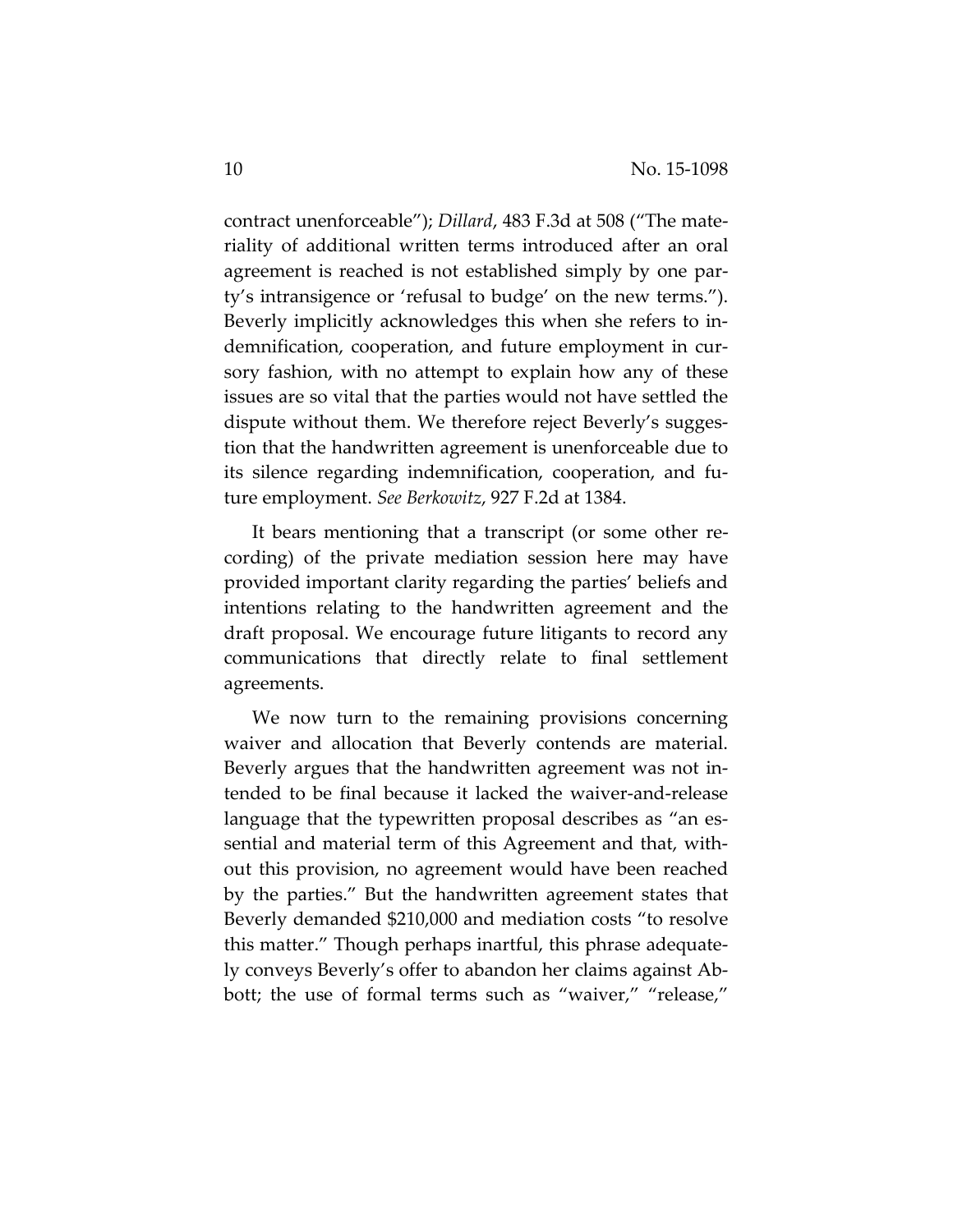and "covenant not to sue" was unnecessary—at least regarding the claims Beverly alleged in her complaint. *See Wilson v. Wilson*, 46 F.3d 660, 667 (7th Cir. 1995) (holding that a settlement agreement in which the plaintiff agreed to drop all claims against the defendants in exchange for a specific sum of money was enforceable, despite the fact that the agreement did not specify whether the plaintiff's promise would take the legal form of a release or a covenant not to sue).

The other purportedly material term that Beverly focuses on is allocation. Specifically, she contends that the allocation of the \$210,000 between backpay (which is taxable) and damages (which are not taxable) is a material term, and that the handwritten agreement's silence on this issue renders it unenforceable. We conclude, however, that Beverly forfeited this argument by failing to raise it with the district court. In its motion to enforce the settlement agreement, Abbott stated that at the mediation, the parties agreed that a portion of the settlement amount would be paid directly to Beverly's attorneys, and that the remaining amount would be split equally between backpay and damages. In her opposition brief, Beverly failed to rebut this statement or otherwise reference allocation, and the only purportedly "material" terms she identified were, by her own admission, *non-financial* in nature. This failure amounts to forfeiture for purposes of this appeal. *See Milligan*, 686 F.3d at 386.

Beverly proffers several arguments for why forfeiture has not occurred, but none are availing. Beverly suggests that the district court considered and ruled on the allocation issue because the typewritten proposal, which contains an allocation provision, was included as an exhibit in Beverly's opposition brief. But neither party expressly referenced this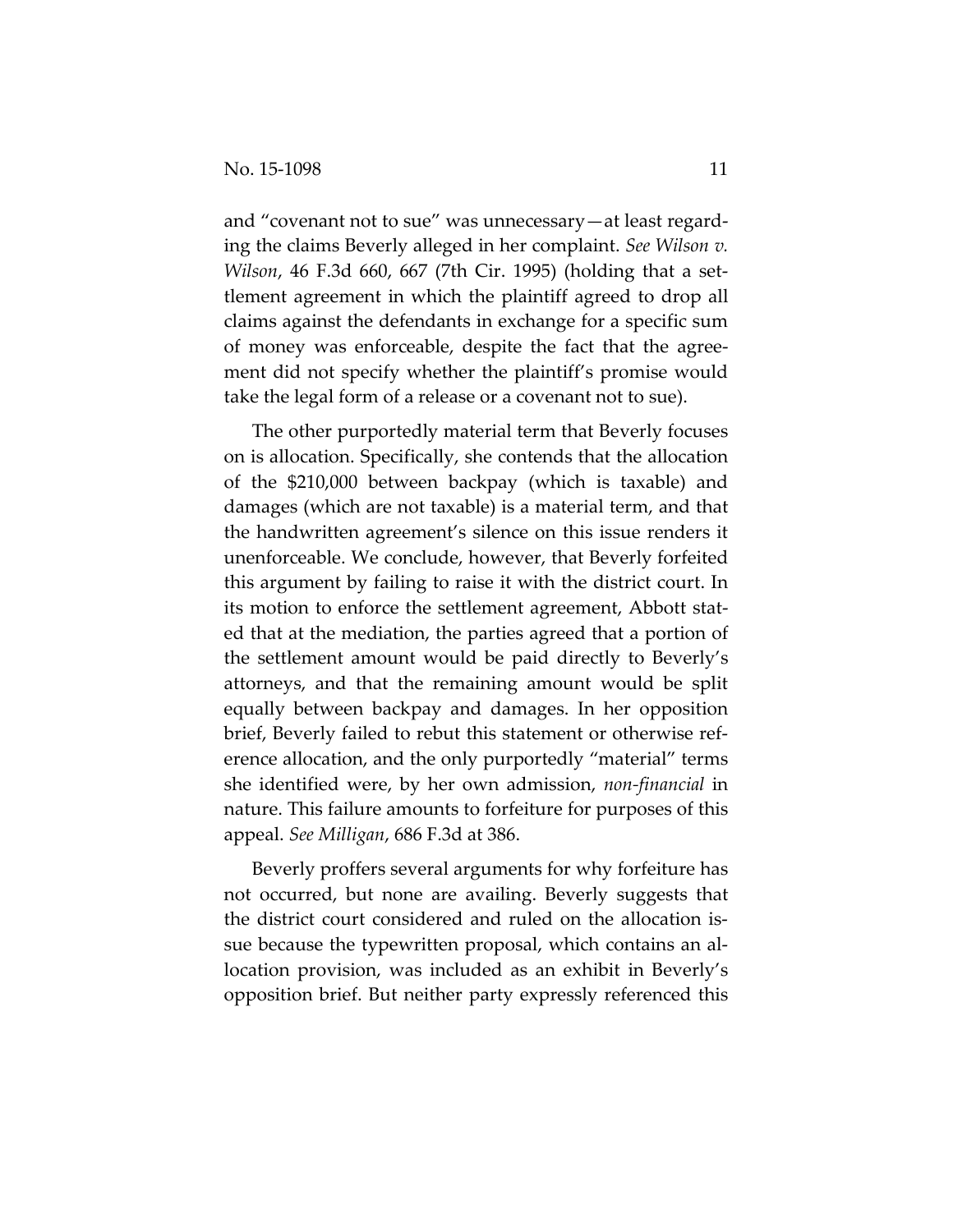provision in its briefs, and the district court was under no obligation to identify and analyze every possible way in which the provision could be employed to either party's benefit. *See Williams v. Dieball*, 724 F.3d 957, 963 (7th Cir. 2013) ("Judges are not clairvoyant, and if they were required to go out of their way to analyze every conceivable argument not meaningfully raised, their work would never end."). Nor was the allocation issue preserved simply because Abbott briefly raised the issue. *See id* at 962 (reasoning that "to find that one party's argument was preserved because his *opponent* defended against it out of an abundance of caution would be to punish the opponent for being more thorough"). In addition, Beverly invites us to interpret the list of purportedly material provisions she identified in her opposition brief as non-exhaustive, and to read allocation into that list. We decline to do so. *See Fednav Int'l Ltd. v. Cont'l Ins. Co.,* 624 F.3d 834, 841 (7th Cir. 2010) (emphasizing that *"*a party has waived the ability to make a specific argument for the first time on appeal when the party failed to present that specific argument to the district court, even though the issue may have been before the district court in more general terms").

Beverly suggests that, despite her failure to raise the allocation issue with the district court, we may nevertheless reach the issue by exercising our discretion. "We may consider a forfeited argument if the interests of justice require it, but it will be a 'rare case in which failure to present a ground to the district court has caused no one—not the district judge, not us, not the appellee—any harm of which the law ought to take note.'" *Russian Media Grp., LLC v. Cable Am., Inc.*, 598 F.3d 302, 308 (7th Cir. 2010) (quoting *Amcast Indus. Corp. v. Detrex Corp.*, 2 F.3d 746, 749–50 (7th Cir. 1993)). Here,